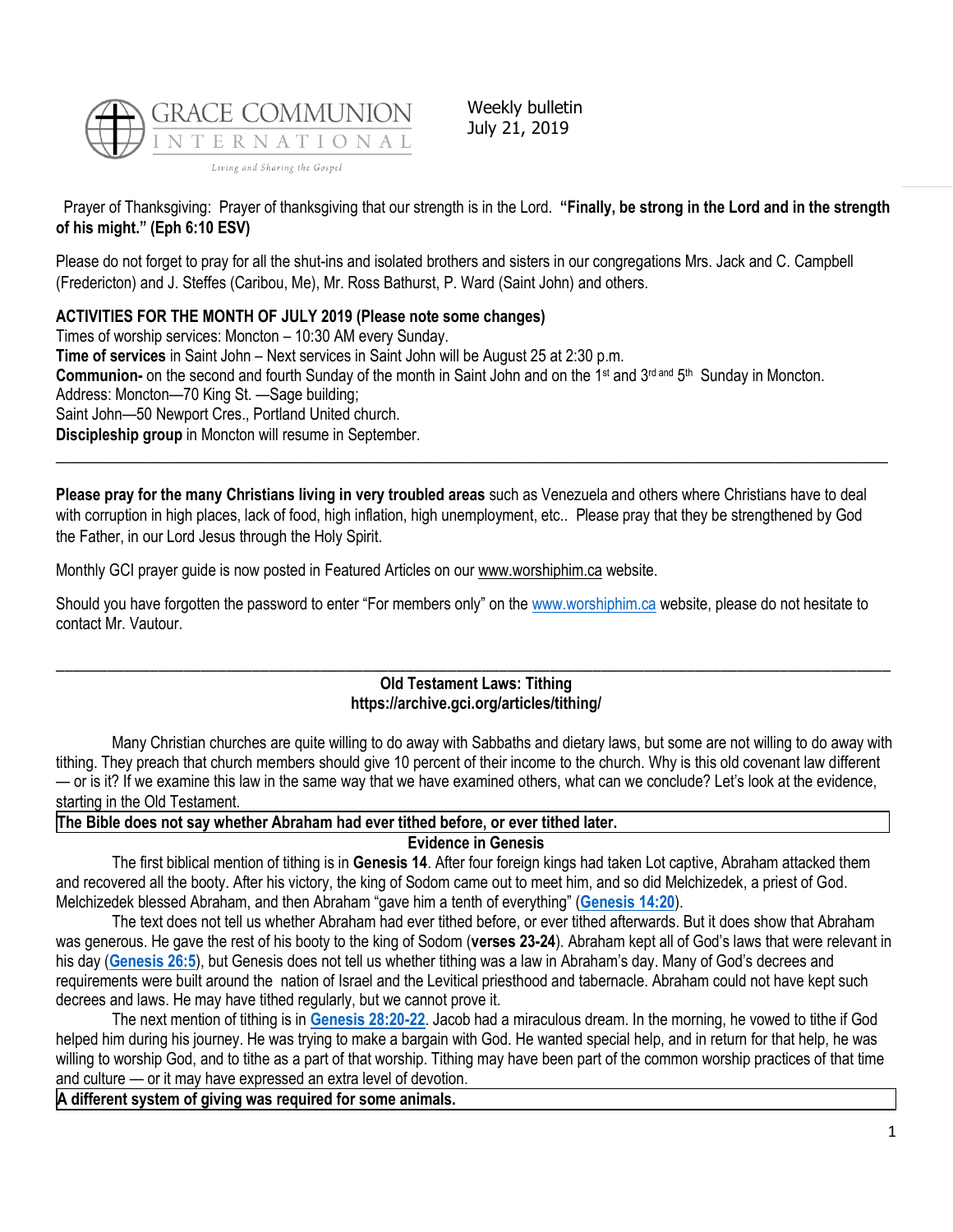# **Tithing in ancient Israel**

In the Law of Moses, biblical commands about tithing generally concern grain, wine and oil. A different system of giving was required for some animals. In the last plague on Egypt, God killed the firstborn male of every animal and human, but he spared the Israelites and their animals. Therefore, God claimed ownership of every Israelite firstborn and firstling male animal (**[Exodus 13:2;](https://biblia.com/bible/niv/Exod%2013.2) [Numbers 3:13](https://biblia.com/bible/niv/Num%203.13)**).

This applied not only to the generation that left Egypt, but every future generation as well. "Clean" firstlings were to be given to the priests and sacrificed (**[Numbers 18:15-17](https://biblia.com/bible/niv/Num%2018.15-17)**); priests and people ate them during the festivals (**[Deuteronomy 15:19-20;](https://biblia.com/bible/niv/Deut%2015.19-20) [12:6,](https://biblia.com/bible/niv/Deuteronomy%2012.6) [17;](https://biblia.com/bible/niv/Deuteronomy%2012.17) [14:23](https://biblia.com/bible/niv/Deuteronomy%2014.23)**). Firstlings of unclean animals and humans were to be redeemed (**[Exodus 13:12-15;](https://biblia.com/bible/niv/Exod%2013.12-15) [34:19-20](https://biblia.com/bible/niv/Exodus%2034.19-20)**). This continued to be the law in Nehemiah's day (**[Nehemiah 10:36](https://biblia.com/bible/niv/Neh%2010.36)**) and in Jesus' day (**[Luke 2:23](https://biblia.com/bible/niv/Luke%202.23)**). The people also gave firstfruits of their harvest (**[Exodus 23:19;](https://biblia.com/bible/niv/Exod%2023.19) [34:26;](https://biblia.com/bible/niv/Exodus%2034.26) [Leviticus 2:14](https://biblia.com/bible/niv/Lev%202.14)**), but these firstfruits do not seem to be a fixed percentage.

Tithing was required on flocks: **"every tenth animal that passes under the shepherd's rod" ([Leviticus 27:32\)](https://biblia.com/bible/niv/Lev%2027.32)**. Was this in addition to the firstlings, or was it instead of firstlings? We do not know exactly how these laws would be administered.

#### **The people were supposed to take their tithes to the festival site, and eat them.**

**"A tithe of everything from the land, whether grain from the soil or fruit from the trees, belongs to the Lord; it is holy to the Lord" ([Leviticus 27:30\)](https://biblia.com/bible/niv/Lev%2027.30)**. The tithes and firstfruits belonged to God, and he gave them to the Levites (**[Numbers 18:12-13,](https://biblia.com/bible/niv/Num%2018.12-13) [21,](https://biblia.com/bible/niv/Numbers%2018.21) [24](https://biblia.com/bible/niv/Numbers%2018.24)**). They could keep 90 percent of what they were given, but had to give 10 percent as an offering (**verses 26-32**).

Tithing was done in the days of Hezekiah (**[2 Chronicles 31:5-6](https://biblia.com/bible/niv/2%20Chron%2031.5-6)**), Nehemiah (**[Nehemiah 10:35-39](https://biblia.com/bible/niv/Neh%2010.35-39)**; **[12:44](https://biblia.com/bible/niv/Nehemiah%2012.44)**) and Jesus (**[Matthew 23:23;](https://biblia.com/bible/niv/Matt%2023.23) [Luke 11:42](https://biblia.com/bible/niv/Luke%2011.42)**). In Malachi's day, tithing was required (**[Malachi 3:8-10](https://biblia.com/bible/niv/Mal%203.8-10)**), and physical blessings were promised for obedience, just as physical blessings were promised for obedience to the old covenant.

#### **Two or three tithes?**

In ancient Israel, a tithe of all agricultural produce belonged to the Lord; ten percent of the crop was "**holy to the Lord**" (**[Leviticus 27:30](https://biblia.com/bible/niv/Lev%2027.30)**). Ten percent of the herds were also holy (**verse 32**). God then gave these tithes to the Levites: " **I give to the Levites** *all* **the tithes in Israel as their inheritance in return for the work they do while serving at the Tent of Meeting" [\(Numbers 18:21](https://biblia.com/bible/niv/Num%2018.21)**).

However, **[Deuteronomy 12:5-7](https://biblia.com/bible/niv/Deut%2012.5-7)** says that the people were supposed to take their tithes to the festival site, and eat them! "**You must not eat in your own towns the tithe of your grain and new wine and oil, or the firstborn of your herds and flocks, or whatever you have vowed to give, or your freewill offerings or special gifts. Instead, you are to eat them in the presence of the Lord your God at the place the Lord your God will choose"** (**verses 17-18**). **[Deuteronomy 14:23](https://biblia.com/bible/niv/Deut%2014.23)** is similar.

Some people conclude that Deuteronomy is talking about a different tithe than Leviticus and Numbers are. They believe that Deuteronomy is talking about a *second* tithe, which was to be used only for festival expenses. This conclusion is based in large part on the logic that the same tithe could not be given to the Levites *and* eaten by the people at the festivals. However, this assumption may be wrong. For one thing, it would mean that Deuteronomy says *nothing* about first tithe, nothing about the financial support of the Levites, even though Deuteronomy was the "second law," the re-stating of the basic laws of Israel.

#### **Dual use of holy property**

## **Firstlings were holy, given to the Levites,** *and* **they were eaten by the people.**

A study of "firstlings" shows that the same animals can be given to the Levites *and* eaten by the people. It is possible to have two tithes, but it is not possible to have two sets of *first*born animals. Yet we find that firstlings were holy, given to the Levites, *and* they were eaten by the people. These were *compatible* uses, which suggests that a single tithe could also have the same compatible purposes. The firstling verses are in the *same* chapters as the tithing verses cited above. The *same financial system* is being discussed.

The firstborn animals belong to the Lord (**[Leviticus 27:26](https://biblia.com/bible/niv/Lev%2027.26)**). God then gave all firstborn animals to the Levites (**[Numbers](https://biblia.com/bible/niv/Num%2018.15)  [18:15](https://biblia.com/bible/niv/Num%2018.15)**). The firstborn of all clean animals had to be sacrificed and the meat given to the Levites (**verses 16-18**). However, the people were also told to take the firstborn animals with them to the festivals and eat "**in the presence of the Lord"** (**[Deuteronomy 12:6-7](https://biblia.com/bible/niv/Deut%2012.6-7)**). "**You must not eat in your own towns…the firstborn of your herds and flocks…. Instead, you are to eat them in the presence of the Lord your God at the place the Lord your God will choose"** (**verses 17-18**). **[Deuteronomy 14:23](https://biblia.com/bible/niv/Deut%2014.23)** is similar. The people were *sharing* the firstborn animals with the Levites.

**[Deuteronomy 15:19-20](https://biblia.com/bible/niv/Deut%2015.19-20)** describes the dual uses of the firstborn animals**: "Set apart for the Lord your God every firstborn male of your herds and flocks…. Each year you and your family are to eat them in the presence of the Lord your God at the place he will choose."** The firstborn animals were taken to the festivals, sacrificed, and shared with the Levites.

Holy things could be given to the Levites *and* eaten at the festivals. Just as firstlings had dual use, the tithe could, too. The tithe for Levites and the tithe for festivals may have been the *same* tithe. Ten percent was enough to cover all worship expenses, including festival meals and the support of the Levitical system. God simply designated more than one use for his ten percent.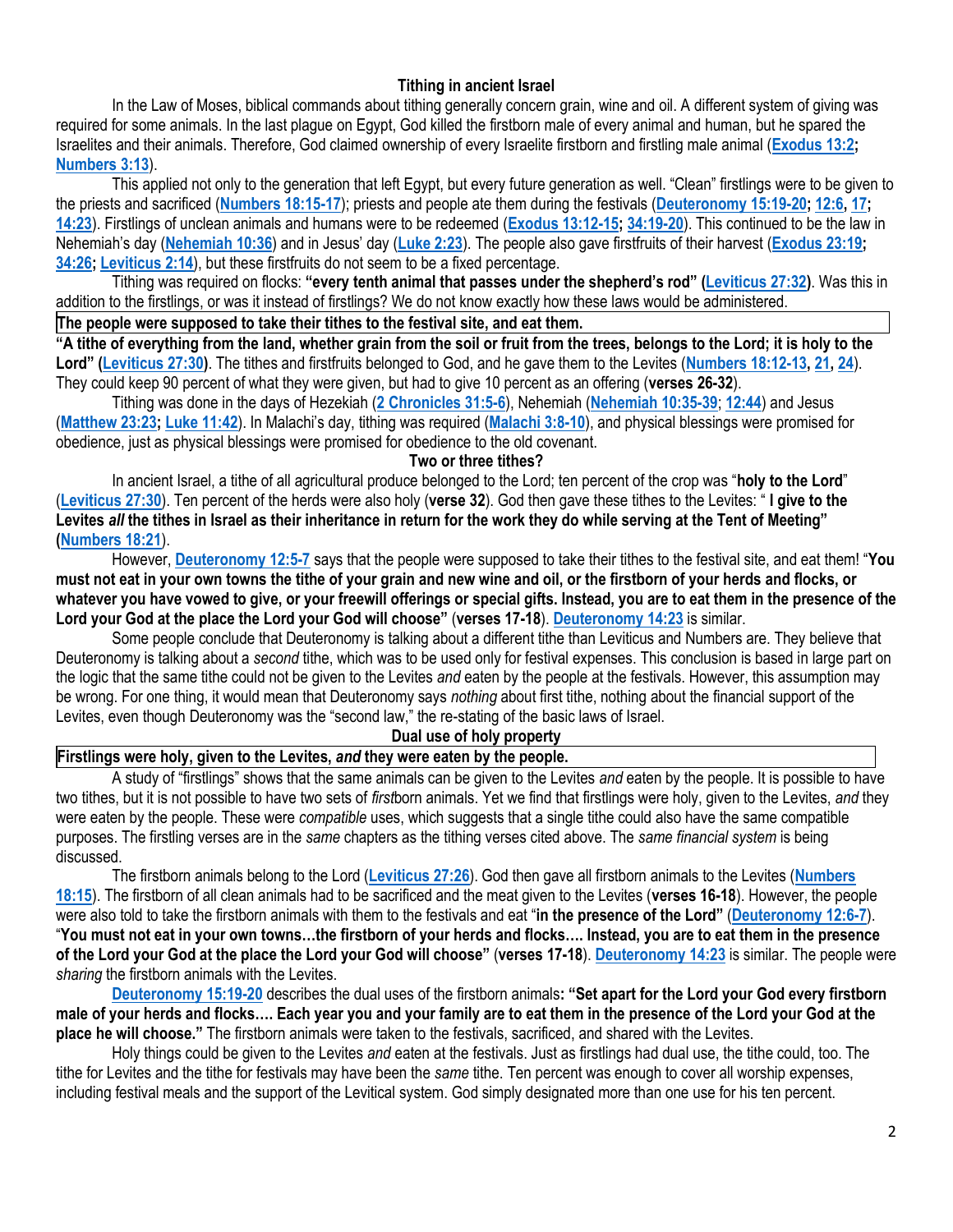It is true that first-century Jews had a two or three-tithe system. The apocryphal book of Tobit mentions it; so does Josephus. The translators of the Septuagint seem to have understood it this way, too. However, we cannot accept them as authoritative. Firstcentury Jews sometimes commanded more than was really required.

At the end of every three years of farming, the Israelites were to set aside a tithe for the Levites, resident aliens, orphans and widows (**[Deuteronomy 14:28-29;](https://biblia.com/bible/niv/Deut%2014.28-29) [26:12-15](https://biblia.com/bible/niv/Deuteronomy%2026.12-15)**). It is not clear whether this was an additional use of a previous tithe, or an additional tithe. **Tithing in the New Testament**

#### **Tithing was a law at the time Jesus spoke.**

Is tithing required in the new covenant? Tithing is mentioned only three or four times in the New Testament. Jesus acknowledged that the Pharisees were very careful about tithing (**[Luke 18:12](https://biblia.com/bible/niv/Luke%2018.12)**), and he said that they should not leave it undone (**[Matthew 23:23;](https://biblia.com/bible/niv/Matt%2023.23) [Luke 11:42](https://biblia.com/bible/niv/Luke%2011.42)**). Tithing was a law at the time Jesus spoke. Jesus did not criticize the Pharisees for tithing, but for treating tithing as more important than mercy, love, justice and faithfulness.

The only other New Testament mention of tithing is in Hebrews. The fact that Abraham was blessed by and paid tithes to Melchizedek illustrates the superiority of Melchizedek and Jesus Christ over the Levitical priesthood (**[Hebrews 7:1-10](https://biblia.com/bible/niv/Heb%207.1-10)**). The passage then goes on to note that **"when there is a change of the priesthood, there must also be a change of the law"** (**verse 12**).

There was a change of the priesthood from the Levites to Jesus Christ, and this implies a change in the law that assigned the Levites to be priests. How much has been changed? Hebrews says that the old covenant is obsolete. The package of laws that commanded tithes to be given to the Levites is obsolete.

# **Honor God with our blessings**

But it is still a valid principle that humans should honor God by voluntarily returning some of the blessings he gives them. However, the only place that a percentage is specified is within the old covenant.

Under the old covenant, tithing was required for the support of the old covenant ministers. The Israelites were required to give 10 percent — and their blessing was only a physical one! Christians in the new covenant have much better blessings — spiritual ones. How much more willingly ought we to give in thankfulness for the eternal blessings we have in Christ Jesus?

The Israelites were commanded to give 10 percent under a covenant that could not make them perfect (**[Hebrews 7:19;](https://biblia.com/bible/niv/Heb%207.19) [9:9](https://biblia.com/bible/niv/Hebrews%209.9)**). How much more joyfully should we give to God under the new covenant? We have the sacrifice of Jesus Christ, which does cleanse our conscience [\(Hebrews 9:14\)](https://biblia.com/bible/niv/Heb%209.14). Should we give less than a tithe, when the blessings we have are so much more glorious than those of the Israelites? Should we respond to God's grace by giving less than before?

## **Christians are obligated to give financial support.**

The old covenant gave us condemnation; the new covenant gives us justification and peace with God. How much more should we be willing to give freely and generously so God's work can be done in the world — to proclaim the gospel, to declare the new covenant ministry that gives us true life, and gives that message of life to others?

## **Christians are generous**

A person who loves Jesus Christ does not worry about whether tithing is commanded in the New Testament. A person who is transformed by Christ to be more like Christ is generous. Such a person wants to give as much as possible to support the gospel and to support needy members. Christians should give generously — but giving is a result of their relationship with God, not a way to earn it. We are given grace through faith, not through tithing. But shouldn't we be willing to give more than the minimum?

Some people act as if Christ liberates us from the law so that we can keep more for ourselves. That is false — he liberates us from the penalty of the law so that we can be free to serve him more, as loving children and not merely as slaves. He frees us so we can have faith instead of selfishness.

When it comes to money, the real question is, Is your heart in the gospel of Jesus Christ? Are you putting your money where your heart is? You can tell where your heart is by seeing where you are putting your money. **"Where you treasure is, there will your heart be also," Jesus said ([Matthew 6:21\)](https://biblia.com/bible/niv/Matt%206.21).**

In the new covenant church, there are financial needs — to support the poor, and to support the gospel by supporting those who preach it. Christians are obligated to give financial support for these needs. Let's see how Paul explained this obligation in his second letter to the Corinthians.

# **Giving in the new covenant**

Paul describes himself as a minister of the new covenant (**[2 Corinthians 3:6](https://biblia.com/bible/niv/2%20Cor%203.6)**), which has much greater glory than the old (**verse 8**). Because of what Christ did for him in the new covenant, Christ's love compelled Paul to preach the gospel, the message of reconciliation (**[2 Corinthians 5:11-21](https://biblia.com/bible/niv/2%20Cor%205.11-21)**).

Paul exhorted the Corinthians **"not to receive God's grace in vain" (6:1**). How were they in danger of doing this? Paul had gone out of his way to serve them, but they were withholding their affections from him (**6:3-12**). He asked them for a fair exchange, for them to open their hearts to him (**6:13**).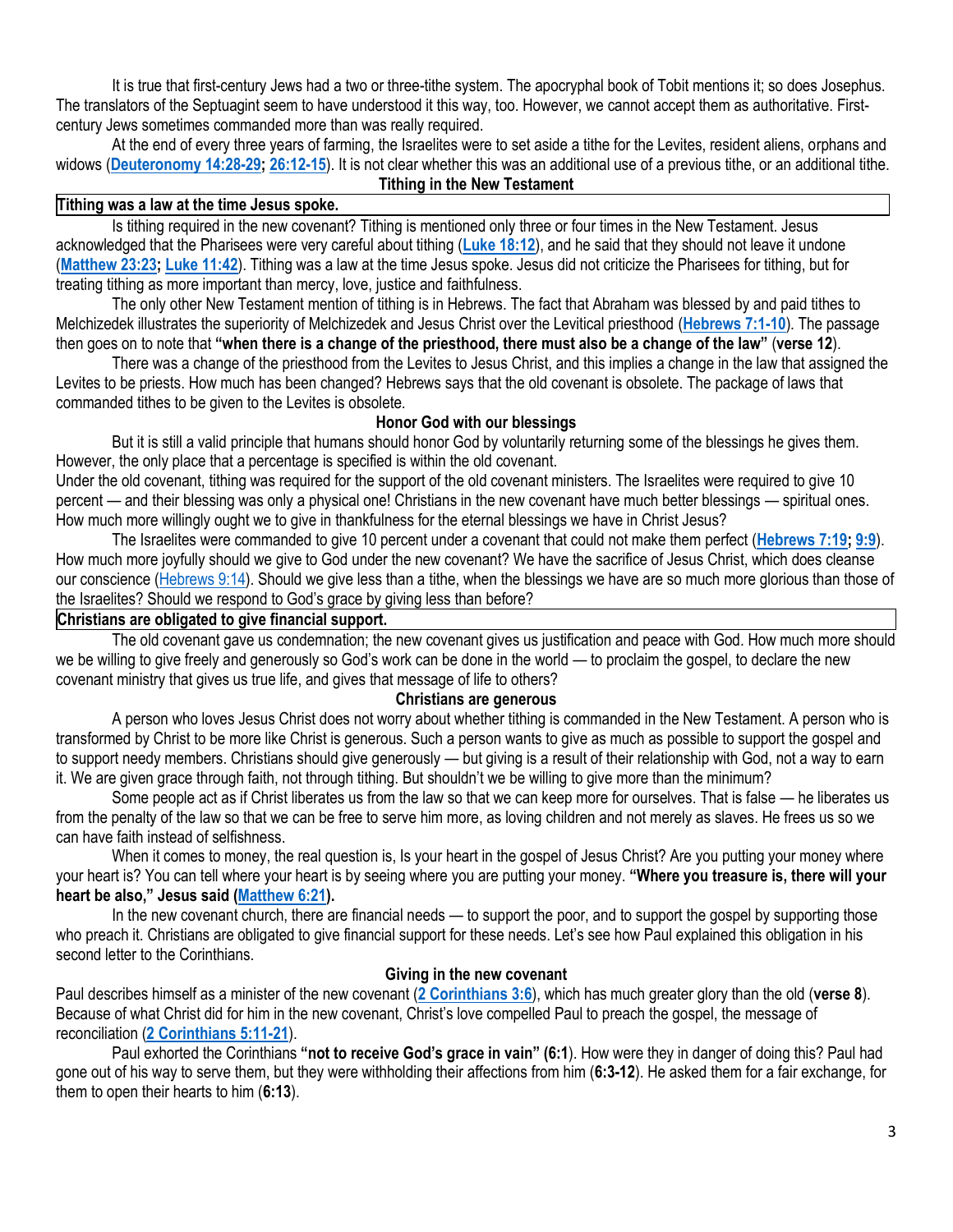Paul told the Corinthians that they had a duty to give something in response to what they had been given. This response comes in terms of morality (**6:14-7:1**), which the Corinthians had done (**7:8-13**), and in terms of affection, which the Corinthians had also done (**7:2-7**), and in financial generosity, which Paul addresses in chapter 8. This is the way that the Corinthians had closed their hearts to Paul and withheld their affections.

## **Paul wanted their gift to be done in sincere love not from compulsion.**

## **Sacrificial generosity**

Paul cited the example of the Macedonian churches, who had given generously, even to the point of self-sacrifice, for the benefit of others (**8:1-5**). The example is powerful; the implications are strong that the Corinthians needed to respond to Paul's sacrifices by making sacrifices themselves. But Paul did not make a command (**verse 8**). Instead, he asked first for a turning of the heart. He wanted the Corinthians to give themselves to the Lord first, and then to support Paul. He wanted their gift to be done in sincere love, not from compulsion (**verses 5, 8**). Paul reminded them that Christ had become poor for their sakes; the implication is that the Corinthians should make financial sacrifices in return.

But then Paul reduced the pressure, reminding the Corinthians that they could not give more than they had (**verse 12**). Nor did they have to impoverish themselves to enrich others; Paul was only aiming for equity (**verses 13-14**). Paul again expressed confidence in their willingness to give, and added the peer pressure of the Macedonian example and the boasting he had done in Macedonia about the generosity of the Corinthians (**8:24-9:5**).

Paul again noted that the offering must be done willingly, not from compulsion or given grudgingly (**verses 5, 7**). He reminded them that God rewards generosity (**verses 6-11**) and that a good example causes people to praise God and puts the gospel in a favorable setting (**verses 12-14**). This was a collection for the poor in Judea. But Paul said nothing about tithing. Rather, he appealed to the new covenant environment: Christ had made many sacrifices for them, so they ought to be willing to make a few sacrifices to help one another.

In asking for this offering, Paul was making a financial sacrifice himself. He had a right to receive financial support, but instead of that, he was asking that the offering be given to others. Paul had not asked for any financial support from Corinth (**11:7-11; 12:13- 16**). Instead, he had been supported by Macedonians (**11:9**).

## **Paul said nothing about tithing. Rather, he appealed to the new covenant.**

Paul had a right to be supported by the Corinthians, but he did not use it (**[1 Corinthians 9:3-15](https://biblia.com/bible/niv/1%20Cor%209.3-15)**). This passage in Paul's *first*  letter to Corinth tells us more about our Christian duty to give financial support to the gospel. Let's look at it in more detail. Paul explains to the Corinthians that love requires self-sacrifice, and he gives an example from his own ministry. In this example, Paul is giving up his rights to avoid offending the Corinthians. Though he is free, he chooses to be a servant for the sake of the gospel.

## **The rights of an apostle**

**"Am I not free? Am I not an apostle? Have I not seen Jesus our Lord? Are you not the result of my work in the Lord? Even though I may not be an apostle to others, surely I am to you! For you are the seal of my apostleship in the Lord" (verses 1-2).**

Apparently some people in the Corinthian church did not respect Paul, did not accept him as a genuine apostle and were refusing to give him any support. Paul replies that he has full apostolic credentials, but even by a lesser definition, they should accept him as an apostle because he is the one who brought the gospel to them. And because of that, he has certain rights.

**"This is my defense to those who sit in judgment on me. Don't we have the right to food and drink? Don't we have the right to take a believing wife along with us, as do the other apostles and the Lord's brothers and Cephas? Or is it only I and Barnabas who must work for a living?" (verses 3-6).**

Other apostles are being given support — enough to support their wives, too. The Corinthians apparently agree that those apostles have a right to financial support, but they deny it for Paul. (The other apostles were conveniently far away, barely aware of the Corinthians and unlikely to ask them for support.)

This is not fair, says Paul. Barnabas and I are doing the same kind of work, and we should be able to have the same kind of support. Paul gives some examples from secular society: **"Who serves as a soldier at his own expense? Who plants a vineyard and does not eat of its grapes? Who tends a flock and does not drink of the milk? Do I say this merely from a human point of view? Doesn't the Law say the same thing? For it is written in the Law of Moses: 'Do not muzzle an ox while it is treading out the grain'" (verses 7-8**, quoting from **[Deuteronomy 25:4](https://biblia.com/bible/niv/Deut%2025.4)**).

# **If the work is worth doing, it it worth supporting.**

This law is not simply about animals, Paul says. It is a principle that applies to people, too. **"Is it about oxen that God is concerned? Surely he says this for us, doesn't he? Yes, this was written for us, because when the plowman plows and the thresher threshes, they ought to do so in the hope of sharing in the harvest" ([1 Corinthians 9:9-10\)](https://biblia.com/bible/niv/1%20Cor%209.9-10).** Yes, people should be paid for the work they do.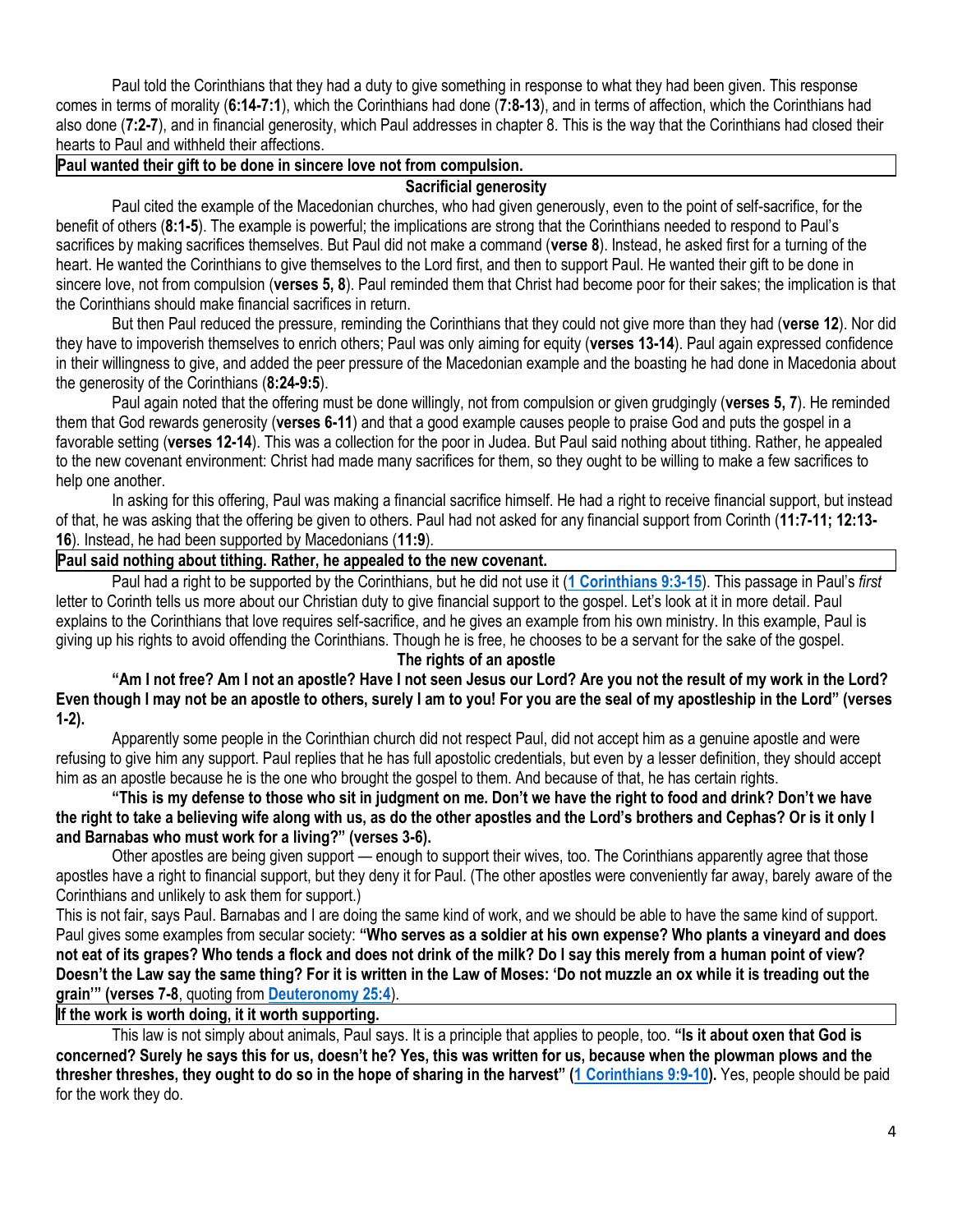# **The Lord's command**

Paul then applies the principle to his own situation: **"If we have sown spiritual seed among you, is it too much if we reap a material harvest from you? If others have this right of support from you, shouldn't we have it all the more?" (verses 11-12).** In other words: If I have given you the gospel, you should be willing to support me as I preach the gospel. If I have given you something of eternal value, surely you should be willing to give me things of temporary value.

We have this right, Paul says, **"but we did not use this right. On the contrary, we put up with anything rather than hinder the gospel of Christ" (verse 12).** Paul is willing to set aside his rights — the gospel is more important to him than his own privileges. Paul's example is relevant for many modern situations, and his comments challenge those who receive money as well as those who should give. All sides are called to self-sacrifice for the sake of the gospel.

This is common sense, Paul seems to say. The principle is true for oxen, soldiers, farmers and shepherds. If the work is worth doing, it is worth supporting, and this is true in religion, too: **"Don't you know that those who work in the temple get their food from the temple, and those who serve at the altar share in what is offered on the altar?" (verse 13).**

To clinch the argument, Paul quotes Jesus: **"In the same way, the Lord has commanded that those who preach the gospel should receive their living from the gospel" (verse 14,** perhaps alluding to **[Luke 10:7](https://biblia.com/bible/niv/Luke%2010.7)**). But then Paul again notes, **"I have not used any of these rights" ([1 Corinthians 9:15\)](https://biblia.com/bible/niv/1%20Cor%209.15).**

## **A command Paul did not obey**

Paul clearly calls this a command of the Lord, and just as clearly says he does not obey the command. He makes his living by making tents — he understands the Lord's command more as a command for *giving* than for receiving. The focus is on the responsibility of believers to support the work of the gospel.

The priority for Paul is not money, but the gospel. He willingly sets aside his right to financial support so that people will not think his message is just a speech designed to get money. Some Greek orators made their living by traveling and entertaining audiences with speeches. Others formed schools and charged students for lectures. Paul does not want anyone to think his message is motivated by selfish concerns.

But Paul's willingness to support himself does not change the Lord's command. Ministers of the gospel have a right to financial support, and believers have an obligation to provide support. But Paul is not asking for his own support. "**I am not writing this in the hope that you will do such things for me. I would rather die than have anyone deprive me of this boast" (verse 15).**

Even in this letter, Paul is not asking the Corinthians to support him. His request may have been for the collection he was coordinating for the believers in Jerusalem (**[1 Corinthians 16:1-4](https://biblia.com/bible/niv/1%20Cor%2016.1-4)**). He wants to make it clear that he does not preach for his own benefit. Rather, he preaches because the Lord commanded him to preach. The gospel is his priority: **"When I preach the gospel, I cannot boast, for I am compelled to preach. Woe to me if I do not preach the gospel! If I preach voluntarily, I have a reward; if not voluntarily, I am simply discharging the trust committed to me" ([1 Corinthians 9:16-17](https://biblia.com/bible/niv/1%20Cor%209.16-17)**). Paul feels compelled, not quite sure whether he is a volunteer or a slave. As he does his duty, he also feels rewarded.

**Those who receive spiritual blessings must be willing to share material things.**

**"What then is my reward? Just this: that in preaching the gospel I may offer it free of charge, and so not make use of my rights in preaching it" (verse 18).** Paul felt good in being able to preach without asking for money. That approach may be good when preaching to unbelievers, but eventually the time comes, as it has here for Paul, when believers must be taught about the Lord's command. Those who accept the gospel of grace must become gracious, must become generous.

## **A slave of everyone**

Paul again uses himself as an illustration of how believers should respond to the gospel with self-sacrifice: **"Though I am free and belong to no man, I make myself a slave to everyone, to win as many as possible" (verse 19).** His goal is the gospel, not himself. He sets aside his rights, gives up his freedom, to do the work Jesus has given him.

# **"To the Jews I became like a Jew, to win the Jews. To those under the law I became like one under the law (though I myself am not under the law), so as to win those under the law" (verse 20).**

What does it mean to be "under the law"? Jesus was born **"under the law" ([Galatians 4:4](https://biblia.com/bible/niv/Gal%204.4)**), under the old covenant. Jews were under the law, and Paul obeyed the law when he was with Jews. Why? To win the Jews, to help them accept the gospel.

But Paul also says he is not under the law. Rather, he is free to live like a Gentile (**[Galatians 2:14](https://biblia.com/bible/niv/Gal%202.14)**), to live as though he does not have the law, as we see in **[1 Corinthians 9:21](https://biblia.com/bible/niv/1%20Cor%209.21): "To those not having the law I became like one not having the law (though I am not free from God's law but am under Christ's law), so as to win those not having the law."** Paul continued to obey Christ even when he was not living under the Law of Moses. He was breaking the Law of Moses but not disobeying Christ.

Paul's priority is to win people, to make the gospel attractive. He is obligated by the law of Christ to set aside his personal preferences so that he can serve others. He uses his freedom in Christ to be a slave, to adapt his behavior to the situation. His main goal is not to uphold tradition or to fight tradition, nor to side with one ethnic group or another, but to preach Christ.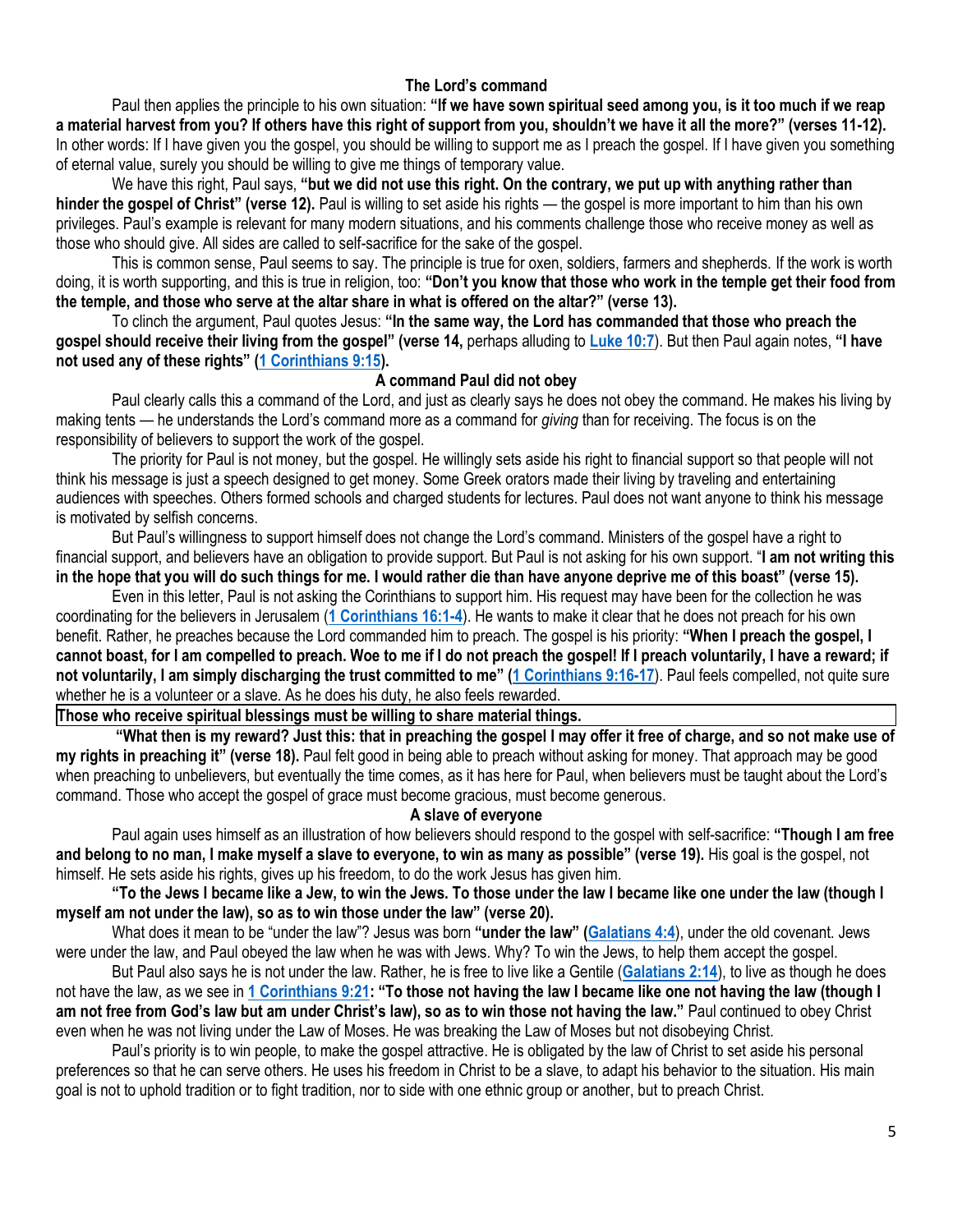**"To the weak I became weak, to win the weak. I have become all things to all men so that by all possible means I might save some. I do all this for the sake of the gospel, that I may share in its blessings" (verses 22-23).** Paul does not want to disqualify himself **(verse 27)** by living a self-centered life. He goes out of his way to serve others, to serve the gospel. His example is consistent with his message: the message that God loved the world so much that he sent Jesus to die for us. Although we were enemies, Jesus gave up his rights and gave up his life as a ransom for us.

The example Jesus set includes a command for all of us: Those who receive spiritual blessings must be willing to share material things. Gospel workers should be able to receive financial benefits from their spiritual work.

But notice that throughout his appeal, Paul does not cite any laws of tithing. He says that priests received benefits from their work, but he does not cite any percentage. Their example is cited in the same way as the example of soldiers, vineyard workers, herdsmen, oxen, plowers and threshers. It is simply a general principle. As Jesus said, **"The worker deserves his wages" ([Luke](https://biblia.com/bible/niv/Luke%2010.7)  [10:7\)](https://biblia.com/bible/niv/Luke%2010.7).**

Paul cited the oxen and wages scriptures again in **[1 Timothy 5:17-18](https://biblia.com/bible/niv/1%20Tim%205.17-18)**. Elders, especially those who preach and teach, should be honored financially as well as with respect.

#### **Jesus and money**

Jesus commanded, **"Those who preach the gospel should receive their living from the gospel" ([1 Corinthians 9:14\)](https://biblia.com/bible/niv/1%20Cor%209.14).** This implies that people who *believe* the gospel should provide a living for some who preach. There is a financial duty, and there is a promised reward for generosity (though that reward may not be physical or financial).

Christians have received riches of God's grace, and are to respond with generosity and giving. Christians are called to a life of service, sharing and stewardship. We have an obligation to do good. When we give ourselves to the Lord, we will give generously. Jesus often taught about money.

**"Sell everything you have and give to the poor, and you will have treasure in heaven. Then come, follow me," said Jesus to a rich man [\(Luke 18:22\)](https://biblia.com/bible/niv/Luke%2018.22).** He said the same thing to his disciples (**[Luke 12:33](https://biblia.com/bible/niv/Luke%2012.33)**). The new covenant demands all that we have, and that is fair, since Jesus gave all he had for us. He praised a widow who put two coins into the temple treasury, because she gave **"all she had" ([Luke 21:2\)](https://biblia.com/bible/niv/Luke%2021.2).**

Wealth is often an enemy of faith. It can "choke" people and cause them to be spiritually unfruitful (**[Luke 8:14](https://biblia.com/bible/niv/Luke%208.14)**). **"Woe to you who are rich,"** Jesus warned **[\(Luke 6:24\)](https://biblia.com/bible/niv/Luke%206.24).** He warned us about the dangers of greed **[\(Luke 12:15\)](https://biblia.com/bible/niv/Luke%2012.15)** and warned about the danger of storing up wealth for self without being **"rich toward God" ([Luke 12:16-21\)](https://biblia.com/bible/niv/Luke%2012.16-21)**. When we use wealth to help others, we gain **"treasure in heaven" (verse 33**). This helps us have our heart in heavenly things instead of earthly, temporary things **(verse 34).**

**"No servant can serve two masters…. You cannot serve both God and money" ([Luke 16:13\)](https://biblia.com/bible/niv/Luke%2016.13).** But money competes for our allegiance; it tempts us to seek our own desires rather than the needs of the kingdom. After the rich man went away sad, Jesus exclaimed: **"How hard it is for the rich to enter the kingdom of God! Indeed, it is easier for a camel to go through the eye of a needle than for a rich man to enter the kingdom" ([Luke 18:24-25\)](https://biblia.com/bible/niv/Luke%2018.24-25).**

#### **A need to give**

Christians have a need to give, to share their resources and blessings with others. They have a duty to support the preaching of the gospel, to give financial support to their spiritual leaders, and the church needs this support.

The old covenant required 10 percent. The new covenant does not specify a percentage, and since we do not have a clear command from Scripture, we cannot command a precise percentage for Christians today. However, the new covenant admonishes people to give what they can, and tithing still provides an instructive point of comparison.

For some people, 10 percent may be too much. But some will be able to give more, and some are doing so. Christians should examine their own circumstances and the better blessings they have been given in the new covenant through the atoning sacrifice of Jesus Christ for us and the gift of the Holy Spirit to us. Money should be given to the church for its collective work of preaching the gospel and the expenses involved in the local ministry and congregational needs.

The old covenant required simple percentages. Everyone knew how much was required. The new covenant has no set percentages. Instead, it requires more soul-searching, more training for the conscience, more selfless love for others, more faith, more voluntary sacrifice and less compulsion. It tests our values, what we treasure most, and where our hearts are. Are we generous, or not?

#### Review

- Israelites were commanded to tithe on crops and give the firstborn of animals.
- The only commands for tithing are in the old covenant.
- In the new covenant, we have better blessings and promises. Shouldn't we respond with more generosity?
- What did Jesus command about supporting gospel workers?
- Does the Holy Spirit make us more generous, or less?
- Is money an enemy of faith? Which do we want more?